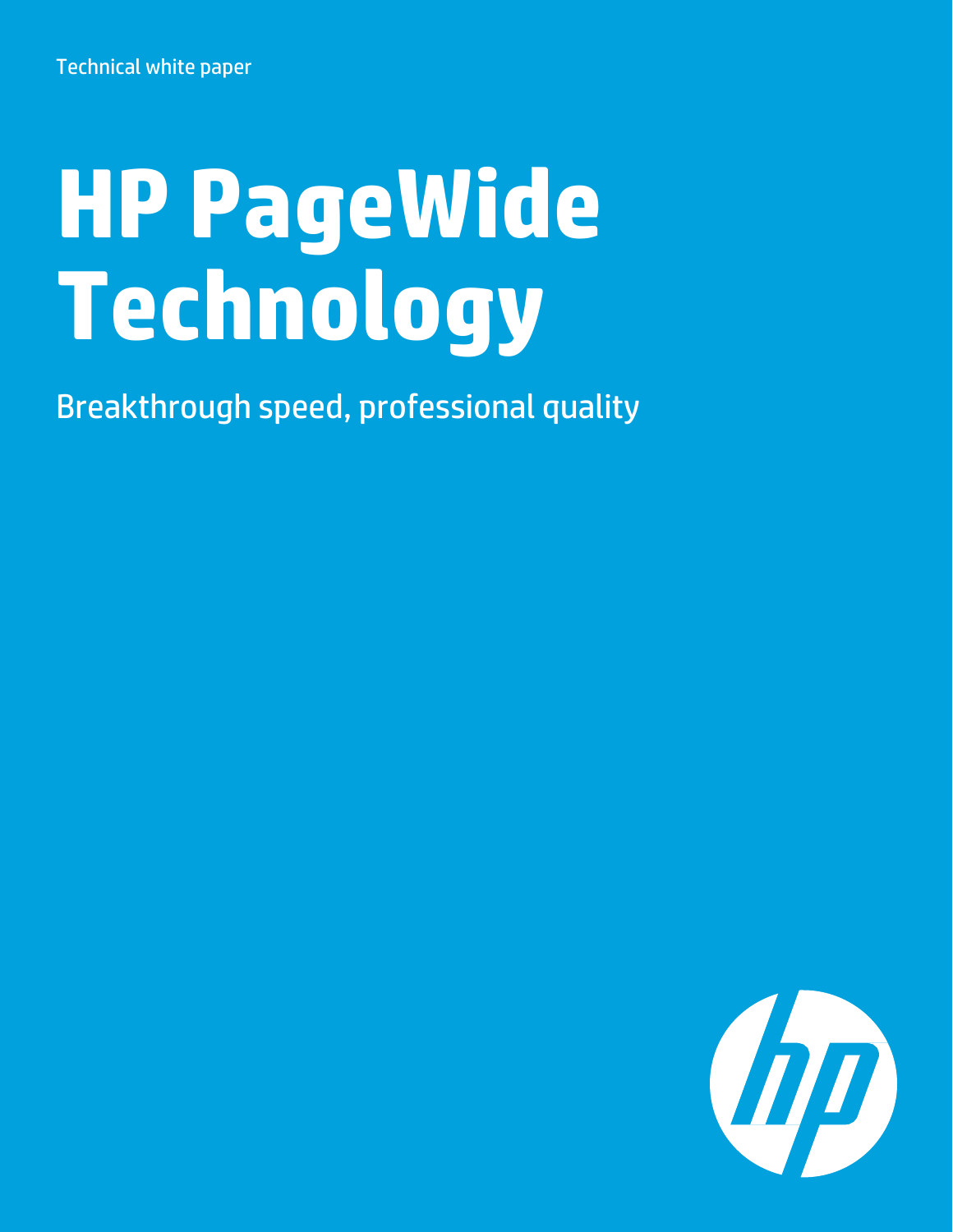# **Table of contents**

# **4 Breakthrough speed, professional quality**

## **5 How HP PageWide Technology achieves breakthrough speed**

- **5 How ink printing works**
- 5 HP inks—a recipe for quality
- 6 Moving the ink from printhead to paper

# **7 Building a pagewide printhead**

- 7 HP Scalable Printing Technology
- 7 A pagewide printhead
- 8 Managing 42,240 nozzles
- 9 Nozzle substitution
- 10 Printhead servicing

## **11 Ink and paper, working together**

- 11 HP pigment inks
- 11 Papers with ColorLok® Technology
- **12 Moving the paper**
- 14 Achieving high print speeds and fast first page out
- **14 Conserve resources—save energy and money**
- **14 Summary**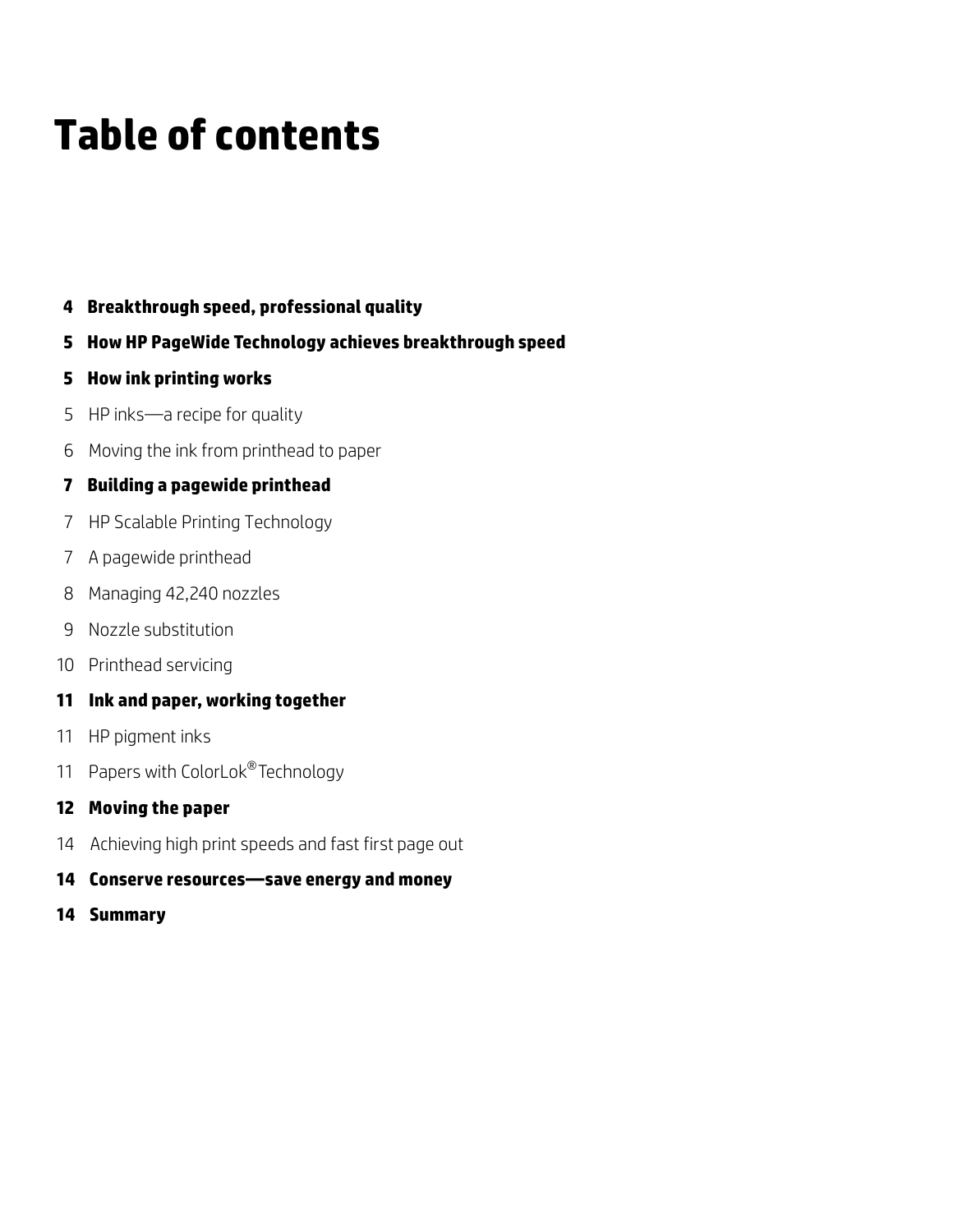# **Business moves fast. Professional impressions are paramount. Exceptional office printing helps set the pace, pushes projects forward, makes workteams more efficient, and improves the bottom line.**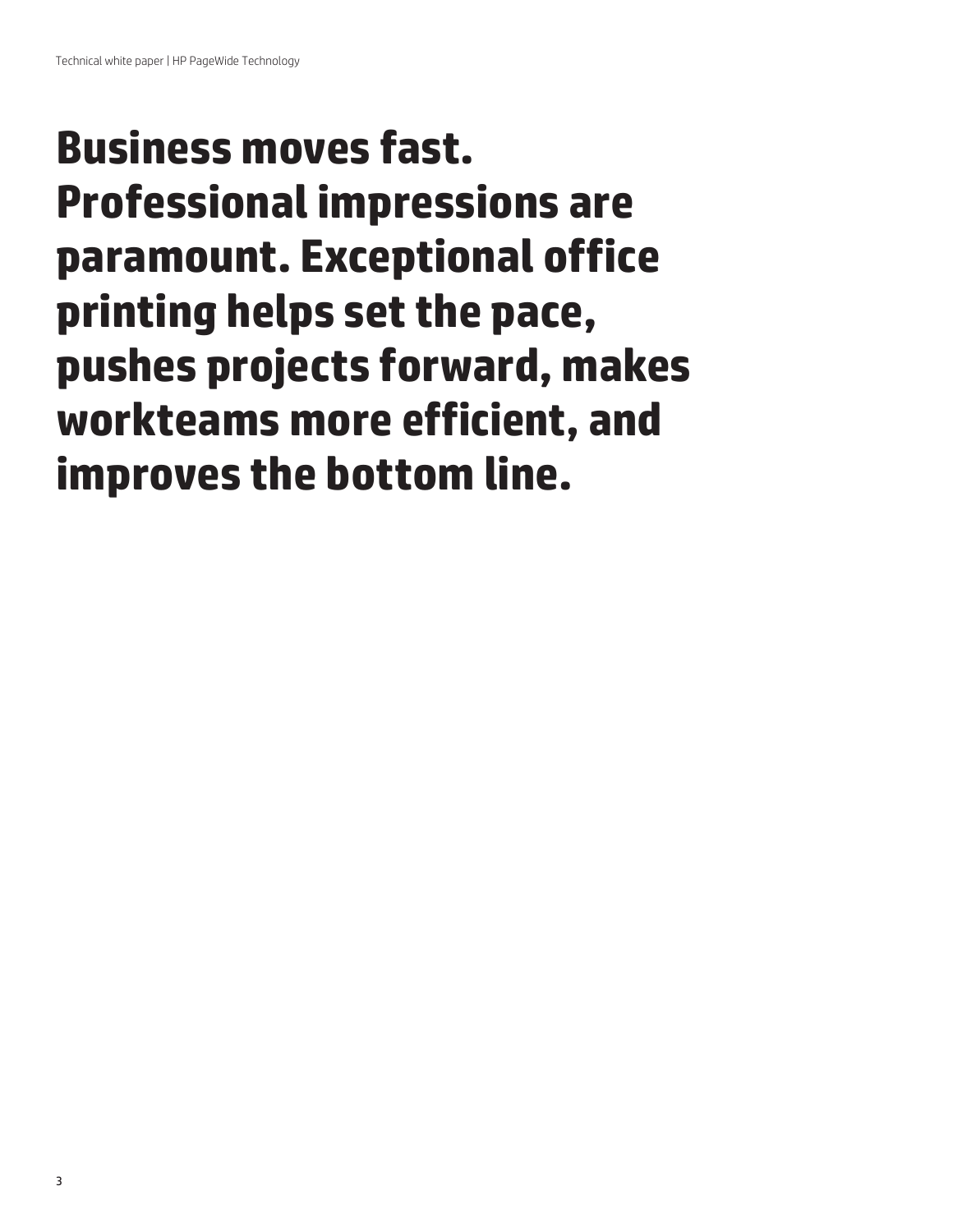

# **Breakthrough speed, professional quality**

Using breakthrough HP PageWide Technology, HP Officejet Pro X Series desktop printers and MFPs deliver up to twice the speed<sup>1</sup> at up to half the printing cost compared with color laser printers.2 This new class of devices offer the best of both ink and toner technologies, including:

- Fast printing speed, up to 70 pages per minute in General Office quality mode
- Powerful savings—up to 50% lower cost per page than color laser printers<sup>2</sup>
- No-compromise print quality, reliability, and energy savings
- Compatibility with corporate enterprise networks for management and workflow solutions<sup>3</sup>

Original HP pigment inks deliver superb output quality and resist smearing on a broad range of papers. Plus, offices save money through low acquisition and operating costs and can save additional money and resources with an ENERGY STAR® qualified device.

- 1 Comparison based on manufacturers' published specifications of fastest available color mode (as of March 2012) and includes color laser MFPs <\$1000 USD MSRP and color laser printers <\$800 USD MSRP available March 2012 based on market share as reported by IDC as of Q1 2012 and HP internal testing of printer in fastest available color mode (sample 4-page category documents tested from ISO 24734). For more information, see www.hp.com/go/printerclaims.
- 2 Cost per page (CPP) claim is based on the majority of color laser MFPs <\$1000 USD MSRP and color laser printers <\$800 USD MSRP as of March 2012, ISO yield based on continuous printing in default mode based on market share as reported by IDC as of Q1 2012. CPP comparisons for laser supplies are based on published specifications of the manufacturers' highest capacity cartridges. CPP based on HP 970XL/971XL ink cartridges estimated street price. For more information, see www.hp.com/go/learnaboutsupplies.
- 3 Supports HP PCL 6, HP PCL 5c, HP postscript level 3 emulation, native PDF printing (v 1.7), HP Universal Print Driver, HP Web Jetadmin, HP Imaging and Printing Security Center. Additional workflow solutions available through HP's certified software and third-party partner program. For solution details, go to www.hp.com/go/ideabook.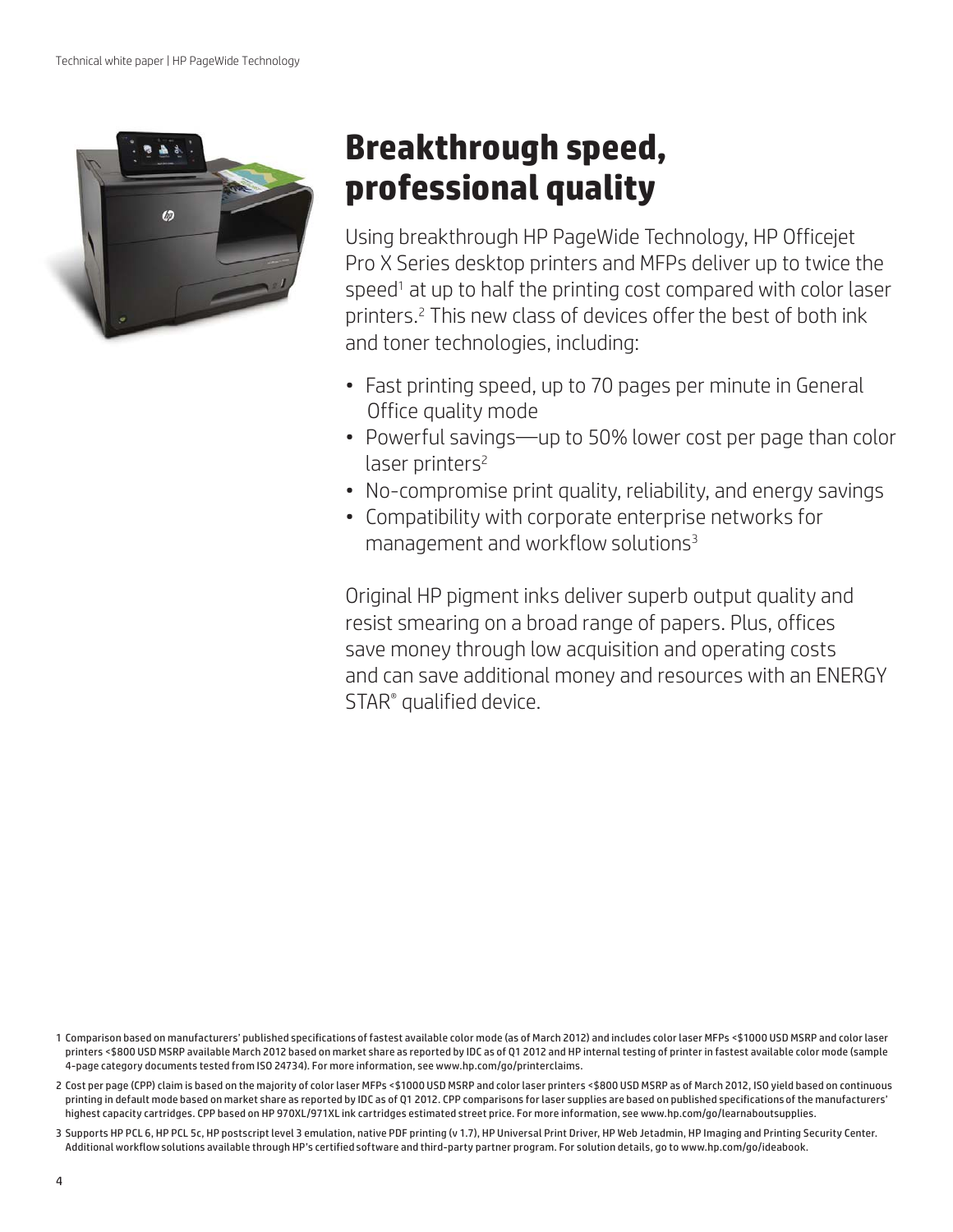# **How HP PageWide Technology achieves breakthrough speed**

HP PageWide Technology takes proven, advanced commercial printing technologies and scales them to a new class of multifunction printers designed to serve small workteams. More than 40 thousand tiny nozzles on a stationary printhead that spans the width of a page deliver four colors of Original HP pigment ink onto a moving sheet of paper. Because the paper moves and the printhead doesn't, HP Officejet Pro X Series printers are quiet and dependable offering laser-fast print speeds and a rapid first page out.

The HP Officejet Pro X Series comes standard with built-in duplex printing capability, two input trays, and copy, scan, and fax functionality on multifunction models.

The key elements of the HP PageWide Technology platform producing high print quality, speed, and reliability include:

- A pagewide array of 42,240 nozzles that produce ink drops with uniform drop weight, speed, and trajectory
- 1,200 nozzles-per-inch native resolution for consistently high print quality
- HP Pigment Inks that provide controlled ink-paper interactions, high color saturation, dark, sharp, and crisp text, and rapid drying
- Precise control of paper motion for dependable print quality and reliable operation
- Automatic nozzle health sensing, active and passive nozzle substitution, and automatic printhead servicing for dependable print quality

# **How ink printing works**

The basic elements of ink-based digital printing are colorants, the process for transferring colorant to the paper, and office papers.

#### **HP inks—a recipe for quality**

Colorants form the image on paper by reflecting light at specific wavelengths to produce distinct colors. Colorants can be made of dyes, pigments, or a mixture of both.

Dyes are composed of individual molecules, whereas pigments are tiny colored particles whose diameter is about a wavelength of visible light. Both can produce bright, colorful images. However, pigments offer superior color saturation, black density, fade resistance, and smear resistance (for example, from water and highlighters) on office papers and coated brochure papers. These attributes make pigments the colorant of choice for HP LaserJet toners and for the HP inks used in HP Officejet Pro X Series printers.

In order to produce colorful graphics and images along with sharp, crisp lines and text, the colorant must remain at or very near the paper surface. If colorant moves across the surface or penetrates too deeply into the sheet, then lines and text won't be sharp, blacks won't be dark, and colors won't be vivid. To achieve high print quality, colorants must rapidly immobilize in a thin surface layer immediately after they reach the paper—a primary factor in the high quality produced by HP LaserJet printers and HP Officejet Pro X Series printers.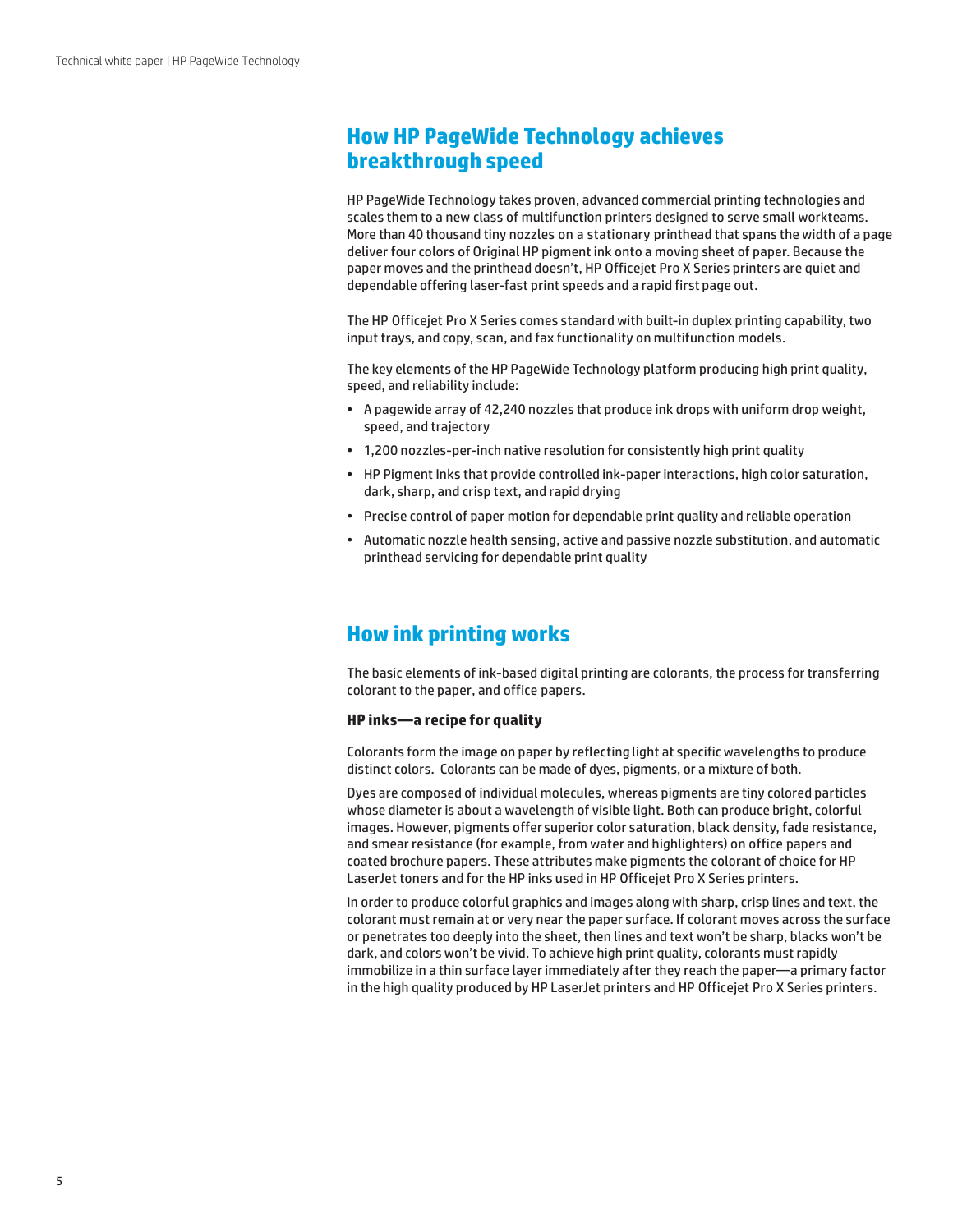#### **Moving the ink from printhead to paper**

Unlike HP LaserJet toners, which are dry powders, inks are liquids during storage and delivery to the paper, and they behave like liquids for a short time on the paper surface.

Inks are composed of colorants and a clear liquid, called the "ink vehicle", that carries the colorants to the paper. The ink vehicle in HP pigment inks is primarily water, but it also contains ingredients required for consistent, reliable drop ejection and for controlling interactions between the ink and paper.

Ink travels to the paper surface in tiny, 6 picoliter drops. There are one trillion (1,000,000,000,000) picoliters in a liter, and a gram of ink yields about 170 million 6 picoliter drops. The printhead ejects drops one at a time through individual nozzles, and each drop must emerge at a consistent weight, speed, and direction to place a correctsized ink dot in the correct location.

An HP Thermal Inkjet printhead has no moving parts. Nothing moves except the ink itself. Inside the printhead, shown by the cutaway diagram in Figure 1, an electrical pulse lasting about a microsecond heats a tiny resistor in the drop generator—a three-sided chamber with a refill channel and nozzle—that is filled with ink. A thin layer of ink vaporizes to form a bubble that expands to propel a drop out of the nozzle at around 10 meters (33 feet) per second. The bubble acts like a tiny piston, rising out of the floor of the chamber to push ink through the nozzle overhead. As the bubble collapses, after about 10 microseconds, it breaks the ink stream into a droplet and draws fresh ink into the chamber refilling it for another cycle (shown by the black arrow in Figure 1).

After leaving the printhead, the ink drop flies about 1 mm to produce a dot in a precise location on the paper. This process can repeat tens of thousands of times per second in each drop generator.

Once on the paper, pigments must quickly immobilize to produce sharp text and lines and to achieve high color saturation and black optical density. HP pigment inks quickly separate the pigments from the ink vehicle to prevent color and black inks from mixing at the boundaries of lines and characters.

The printed image dries as volatile components of the ink vehicle (primarily water) evaporate and leave the pigments behind.

Figure 2 shows a cross-section view of HP pigment ink on HP Multipurpose Paper with ColorLok® Technology. A thin, conformal film of pigments is seen on the paper surface along with the internal structure of the paper. The chemistry of ColorLok® Technology holds the pigments at the paper surface, enabling HP pigment inks to deliver color and black imaging performance comparable to HP LaserJet toners.



**Figure 1:** Cutaway view of an SPT-based drop generator



**Figure 2:** HP pigment ink on HP Multipurpose Paper with ColorLok® Technology (Image source: HP)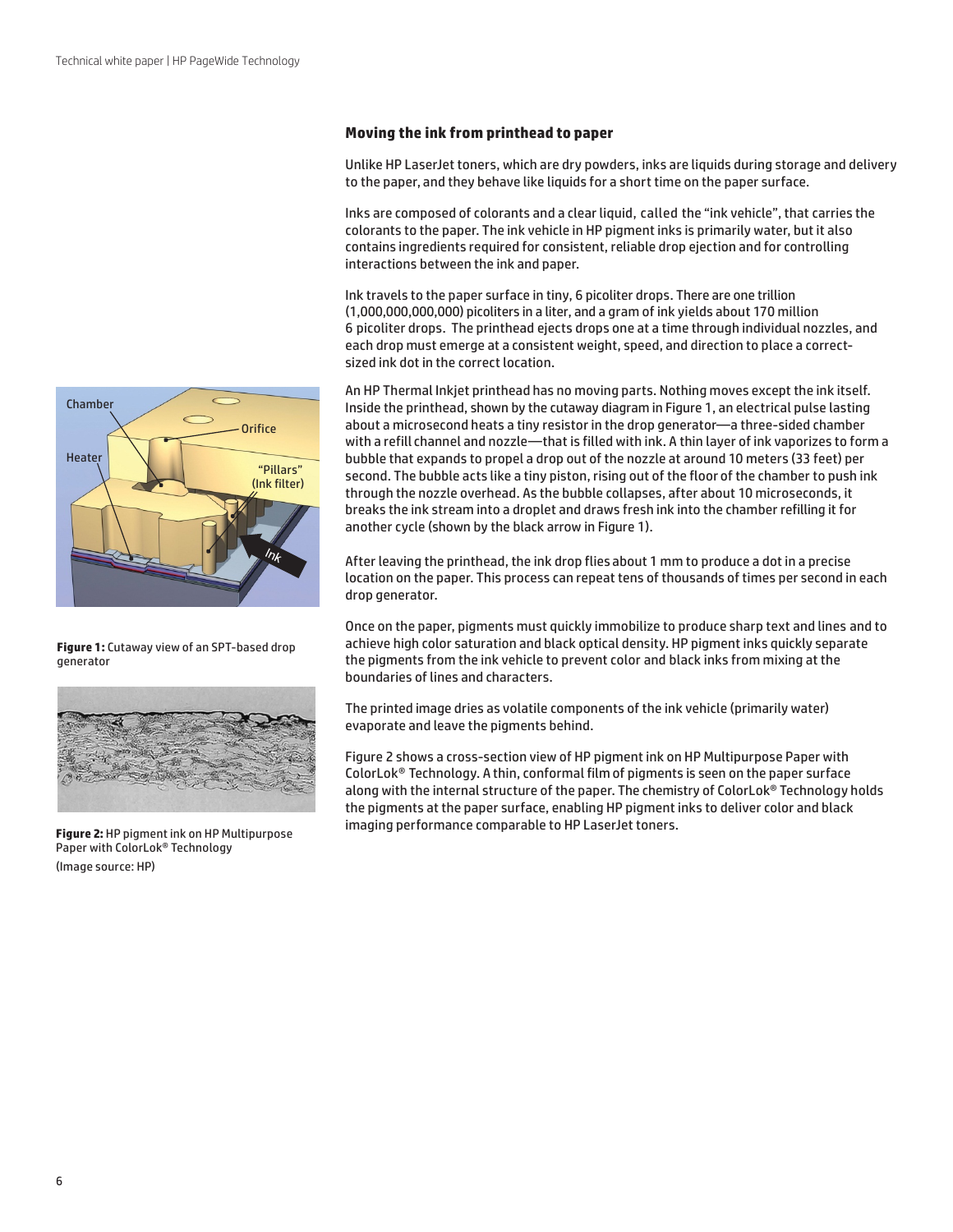# **Building a pagewide printhead**

#### **HP Scalable Printing Technology**

The dependable print quality, speed, and reliability of HP Officejet Pro X Series printers is made possible by HP Scalable Printing Technology (SPT)—the latest generation of HP Thermal Inkjet technology that employs ultra-precise and proven materials, design rules, and manufacturing processes.

SPT brings to printhead manufacturing the benefits of large-scale, precision processes developed for the production of integrated circuits. With SPT, all parts of the printhead, from thin-film integrated circuits to thick-film fluidic structures, are defined using a process known as photolithography, which can define very small structures. The ink passages, chambers, and nozzles in SPT printheads are produced with sub-micron precision to deliver every drop with uniform volume, speed, and trajectory for consistent image quality.

Figure 1 presents a schematic, cutaway view of an SPT-based Thermal Inkjet drop generator. On a silicon substrate, thin-film layers produce integrated electronic circuits and the resistors (or heaters) used to eject drops. A feed slot fabricated through the silicon (seen at the lower right) provides the ink supply to arrays of drop generator chambers placed on either side of the feed slot.

The pagewide printhead is designed to last the lifetime of an HP Officejet Pro X Series printer, and its reliable operation depends on robust contamination resistance. SPT enables the placement of tiny pillars (shown in Figure 1) that act as an ink filter, forming a barrier to particles that could enter and clog the drop generators.

The drop generator chamber and the orifice (nozzle) plate are made of the same photoimageable polymer (shown in a tan color). To give a sense of scale, the thickness of the chamber and orifice plate is less than a human hair (~50 microns). This integrated structure is built up from the silicon through several steps involving polymer deposition, exposure, and development. To help ensure a long service life, the thin-film layers on the silicon substrate, ink feed slot, chamber, and orifice material all have high resistance to chemical interaction with the inks.

#### **A pagewide printhead**

HP's pagewide, 4-color writing engine assembly is shown in Figure 3. Ink cartridges for black, magenta, cyan, and yellow inks plug into ink fittings at the top of this assembly that provides pressure regulation and filtration for each ink. It also senses when the cartridge is running low or out of ink. Cartridges can be changed easily: an informational animation on the printer control panel describes this process.

The printhead has 10 HP Thermal Inkjet chips, called dies,<sup>4</sup> placed upon rigid, dimensionally stable, injection-molded plastic carriers. The carriers precisely align each die in the array and provide interfaces for the ink. Figure 4 shows a bottom view of the writing engine assembly with the printhead visible.

Figure 5 shows a close-up view of a die and its neighbor. Each die has 1,056 nozzles for each of four ink colors, totaling 4,224 nozzles per die and 42,240 nozzles on the printhead.

The nozzle array for each ink is formed from two columns of drop generators on either side of an ink feed slot fabricated through the die (see Figure 5). The polymer material that forms the orifice plate and drop generator chambers is transparent, so the drop generator chambers and the surface of the die with its four-ink feed slots are visible in Figure 5.

The printing order, seen top-to-bottom in Figures 4 and 5, is black, magenta, cyan, yellow (KMCY).



**Figure 3:** Pagewide writing engine assembly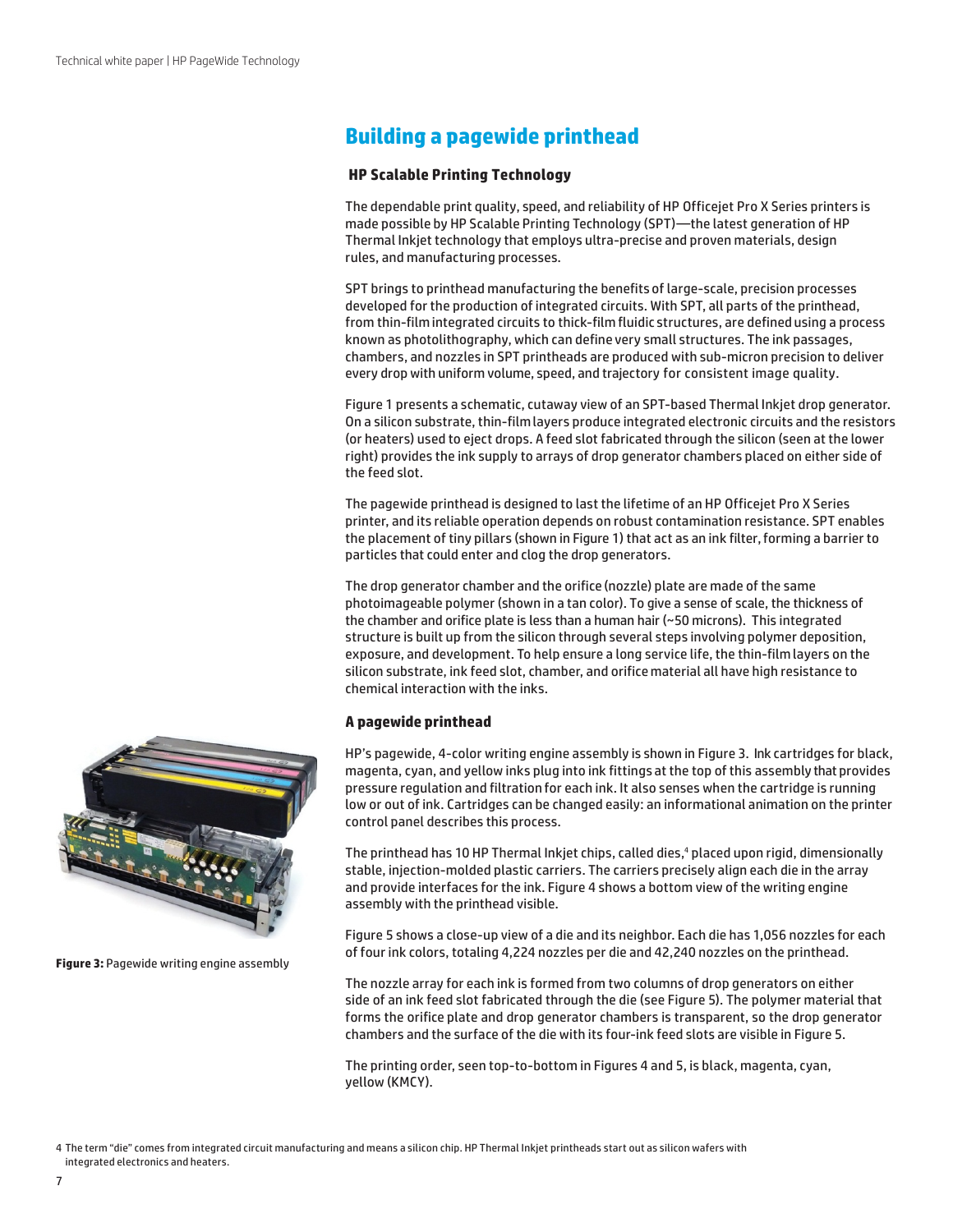

**Figure 4:** Pagewide writing engine assembly, bottom view



**Figure 5:** Detail of an HP Thermal Inkjet die

Figures 4 and 5 show the stainless steel shroud that seals around the dies. The shroud provides a flat surface for the service station to cap and wipe the printhead.

Electrical connections are made by bonding a flexible circuit to interconnect pads on the sides of each die. These bonds are protected by the (blue) bead of epoxy seen in Figure 5. The flexible circuit carries signals and power between each die and a printed circuit board on the writing engine assembly (seen in Figures 3 and 4).

In addition to the drop generators, each die has integrated electronics for signalprocessing and power-control. Only 10 electrical interconnections<sup>5</sup> to each die are needed to operate 4,224 nozzles. Data rates into each die can exceed 100 megabits per second.

As seen in Figures 4 and 5, dies are staggered and overlap by 30 nozzles at each end. For the dot rows in the overlap zones, the printhead uses nozzles on both dies to suppress any print artifacts at the die boundaries.

The print swath spans 8.575 inches (217.8 mm), allowing HP LaserJet margins<sup>6</sup> on US Letter A and US Legal (8.5 inches) and ISO A4 (8.27 inches) formats. For each of the four colors, the print swath is 10,290 dot rows spaced at 1,200 dots per inch across the printhead.

#### **Managing 42,240 nozzles**

HP PageWide Technology periodically tests the performance of all 42,240 nozzles on the printhead to help maintain dependable print quality. This automatic process finds nozzles that are not performing within specifications, and also checks each nozzle frequently so that it catches and corrects any failures that could affect print quality.

HP Officejet Pro X Series printers use optical sensors to calibrate the printhead, measure nozzle performance, and monitor paper motion. These sensors are placed on a small carriage that scans across the paper and printhead. A paper sensor scans printed diagnostic test patterns, and the writing system controller uses this information to electronically compensate for die-to-die alignment tolerances and variations in drop volume that could produce visible print artifacts. This sensor also detects the edge of the sheet as it moves into the print zone. A printhead sensor, developed specifically for HP Officejet Pro X Series printers, measures individual drops in flight as part of a system that provides robust print quality by substituting good nozzles for those that do not meet operating specifications.

Pagewide printing arrays, whether in a toner- or ink-based printer, can produce streaks along the paper axis when dots are missing or misplaced. With ink, a bad nozzle typically produces a light streak that is visible in the dark and mid-tone areas of monochrome images; a light or colored streak may appear in color graphics and images.

With 1,200 nozzles per inch across the page, missing or misplaced black dots from one or more isolated bad nozzles will generally have little or no visible effect on black text. Because text is printed at high density, the spread of ink into the missing dot row from neighboring dots will suppress a streak.

The problems with bad nozzles can be suppressed by nozzle substitution, by which the immediate neighbors of a bad nozzle take over printing its dots. For the printing system to perform automatic nozzle substitution, it must determine precisely which nozzles are good and which are bad.

5 With redundant power and ground connections, there are 16 physical conductors.

6 LaserJet margins are 1/6 inch.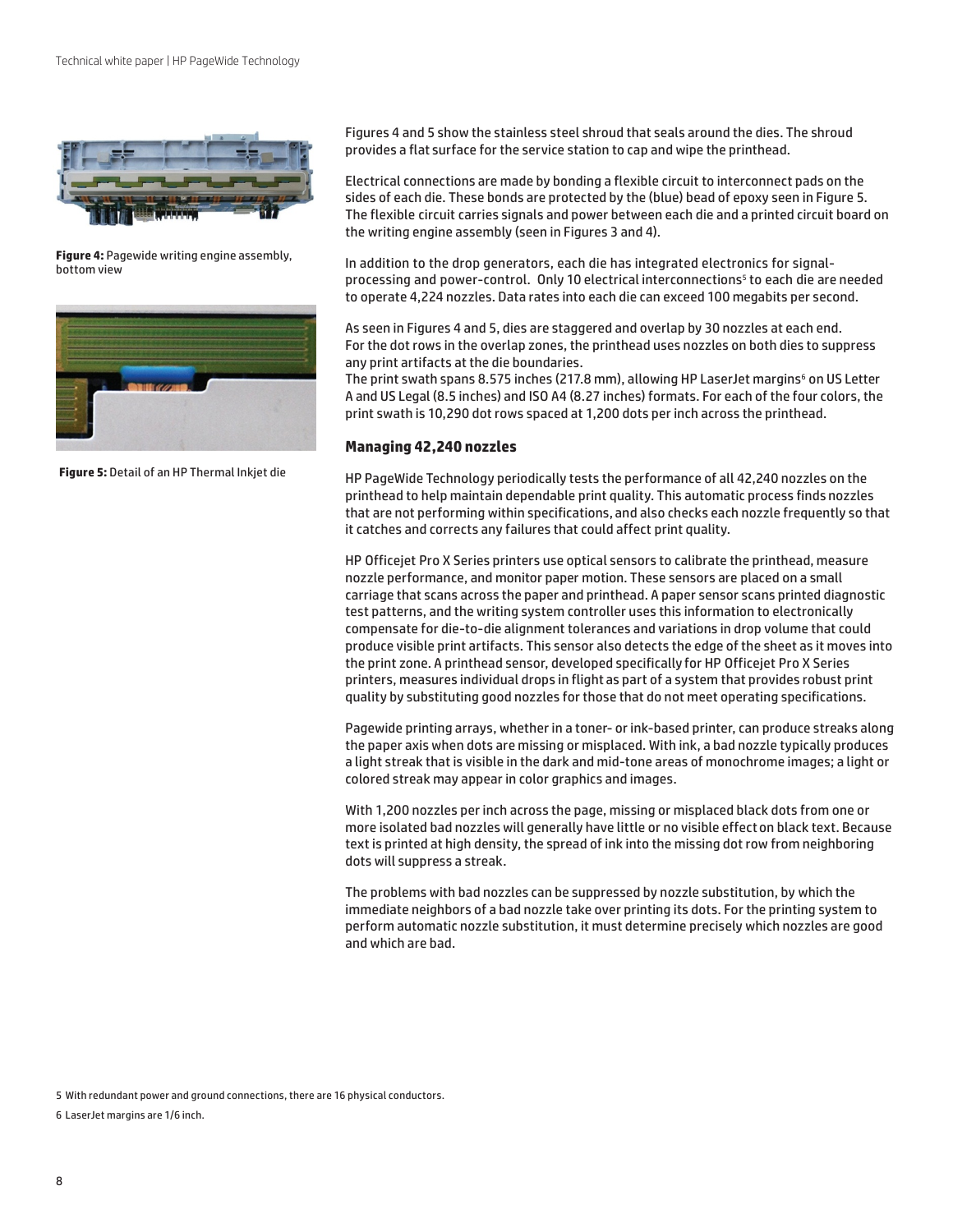

**Figure e 6:** Schematic of Backscatter Drop D Detection



**Figure e 7**: Schematic: no zzle substitution

There are many challenges to measuring individual ink drops in-flight from a pa agewide printhe ead:

- Each drop is less than 25 microns (0.001 inch) wide, and drops move at about 10 meters (33 feet) per second.
- There are four nozzle arrays on each die. Since the dies are staggered on the printhead, the arrays of nozzles are positioned at different distances from the sensor.
- the arrays of nozzles are positioned at different distances from the sensor.<br>The measurement system must fit into a confined space close enough to the printhead to measure individual drops.
- . The sensor must be highly immune to stray reflected light and electrical noise.
- Drop detection must have little impact on printer productivity.<sup>7</sup>

For HP Officejet Pro X Series printers, HP developed a new technology called Backscatter Drop Detection (BDD). BDD employs innovative optics and multiple photodetectors along with advanced analog and digital signal processing. Unlike other optical methods, where a drop passes between a light source and a detector, BDD works by detecting the light that is backscattered (reflected) by a drop passing through a focused light beam. The Backscatter Drop Detector can test several hundred nozzles per second.

BDD is shown schematically (with light rays traced) in Figure 6. The BDD module consists of a housing (not shown), five lenses, a surface-emitting diode (SED) light source indicated by the magenta rays in Figure 6, and four photodetectors—two on each side of the SED—behind ap perture plates.

The SED emits a beam of light through a projection lens, and four imaging lenses focus backscattered light from the drops onto the photodetectors. With staggered dies on the printhead and multiple columns of nozzles per die, drops are emitted at different distances from the detectors in a sample zone that is about 0.4 inches (10 mm) deep. A backplane behind the printhead reduces unwanted reflections of light, which improves its ability to detect the very weak signal produced by backscattered light. After a backscattered signal is processed by analog and digital circuits, algorithms assess each nozzle's fitness to print.

#### **Nozzle substitution**

HP Thermal Inkjet's high drop rates and high nozzle density provide both active and passive nozzle substitution to suppress the effects of failed nozzles. This is one of the keys to the excellent print quality achieved by HP Officejet Pro X Series printers.

Figure 7 shows examples of nozzle substitution in a 1,200 x 1,200 grid for a passive case and two active cases. For orientation, dot <u>rows</u> run down this page, designated by the letters "a" through "h" in this figure. The nozzles out in this example are "b" and "e", "f", and "g", shown by the empty small black dots representing drop generators. Good black and color drop generators are shown by the small colored dots. Dot columns run across this page, and are associated with nozzle locations on the printhead. The paper moves down the page in this figure.

The choice of grid points that receive ink drops to produce a solid black area fill, as well as the selection of nozzles to substitute for a failed nozzle, use sophisticated algorithms to control in k load, minimiz e image artifac ts (such as grai n and banding), , and implemen t active nozzle substitution. Figure 7 is highly schematic and doesn't take into account the full extent of dot spread, which will substantially fill in the white spaces as shown to further improve the results of error hiding. But, to illustrate basic principles, Figure 7 is faithful to the actual processes used for nozzle substitution.

7 Drop detection is typically done while the printer is idle, and the process can be interrupted by a print job.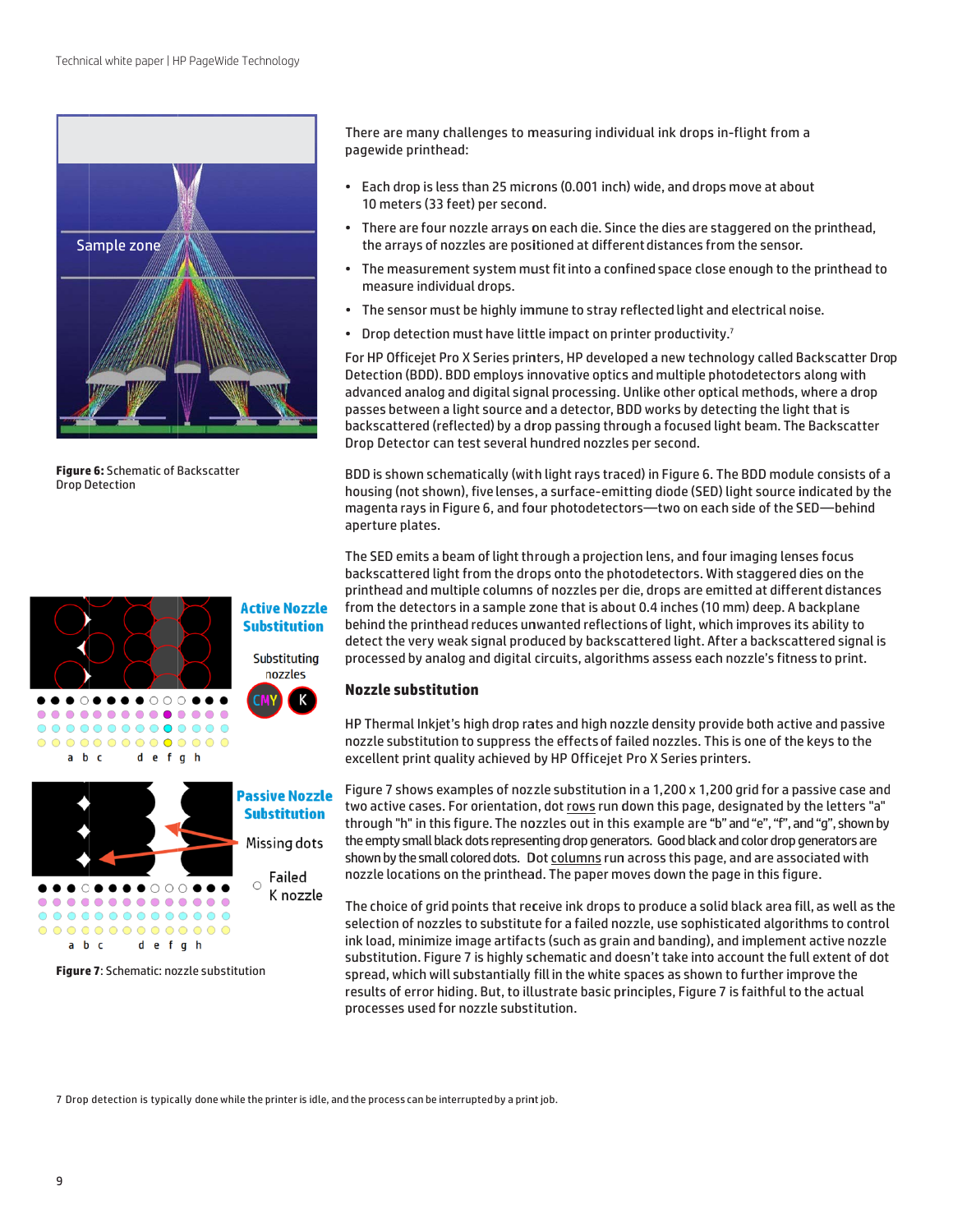**Passive nozzle substitution** makes direct use of HP Thermal Inkjet's high nozzle density: if one nozzle fails, the surrounding nozzles compensate. With 1,200 nozzles per inch, there are two nozzles for each ink color that can print within a 600 x 600 grid, $\frac{8}{3}$  and neighbor nozzles are at most 1/1,200th of an inch (21 um) from the affected dot row.

Passive substitution is shown schematically for the nozzle printing column "b" in Figure 7. Nozzle failure could potentially produce the white streak shown in the lower half of the figure. But, with ink spread from the neighboring dots, the white streak is substantially smaller than a full 1,200 x 1,200 square. In fact, dot spread may completely close up the white space, making a single nozzle failure practically invisible. In any case, this defect will usually be difficult to see in normal-size text. After this nozzle failure is detected, active nozzle substitution is employed for row "b" in the upper half of the figure.

**Active nozzle substitution** uses a nozzle-out lookup table compiled from the results of several BDD measurements over time. Some nozzles may remain out while others recover after printhead servicing. The lookup table is processed to select nozzles that can take over printing from a failed nozzle. This may require double the drop rate from the substituting nozzles. In some cases, drops of other ink colors can be substituted in the same and neighboring dot rows. In this way, active nozzle substitution can effectively handle situations where two or more adjacent nozzles have failed.

Figure 7 shows two cases of active nozzle substitution: one black nozzle out (row "b") and three adjacent black nozzles out (rows "e", "f", and "g").

For a single black nozzle out in row "b", active substitution prints dots using neighboring black nozzles from rows "a" and "c". The upper half of Figure 7 shows this schematically with black dots highlighted here by a red outline. Alternating dots between rows "a" and "c" reduces the visibility of the white space and breaks up a dark line that might otherwise be visible if dots were substituted only on one side of row "b".

If three or more adjacent nozzles are out, active nozzle substitution uses both black and color inks. For example, consider black nozzles out in rows "e", "f", and "g" in Figure 7.

In the lower half of Figure 7, having three adjacent empty dot rows could produce a visible white streak as shown. Three adjacent dot rows are too large a gap to be effectively handled by passive nozzle substitution. After the failures are detected and processed into the nozzleout lookup table, active nozzle substitution is applied as shown in the upper half of the figure. Good neighboring black dots (shown highlighted by a red outline) are substituted in rows "d" and "h". Row "f" is printed with composite black dots, indicated schematically by dots with a red outline and dark gray fill, from the printhead's cyan, magenta, and yellow nozzles that print in row "f". (The printed dots are not actually gray – gray is shown only for the purpose of illustration.)

#### **Printhead servicing**

Periodic printhead servicing is an essential part of reliable print quality. It keeps good nozzles working and may be able to recover bad ones. HP Officejet Pro X Series printers feature a built-in service station cassette<sup>9</sup> that performs four key functions: printhead capping, nozzle conditioning, nozzle plate wiping, and ink containment used for servicing. While printhead servicing is automatic, a user may initiate a printhead cleaning cycle, if required. Figure 8 shows the cassette and calls out the key components.

When the printhead is not in use, it is capped to prevent ink from drying and clogging the nozzles. Capping provides a humid storage environment that keeps the inks liquid in the nozzles at a viscosity that allows drops to be ejected. The cap presses against the printhead's stainless steel shroud and seals around the dies without touching them.



**Figure 8**: Printhead service station cassette

8 For example, a 600 x 600 dpi print mode.

9 The service station cassette is designed for the life of the printer and is not user replaceable.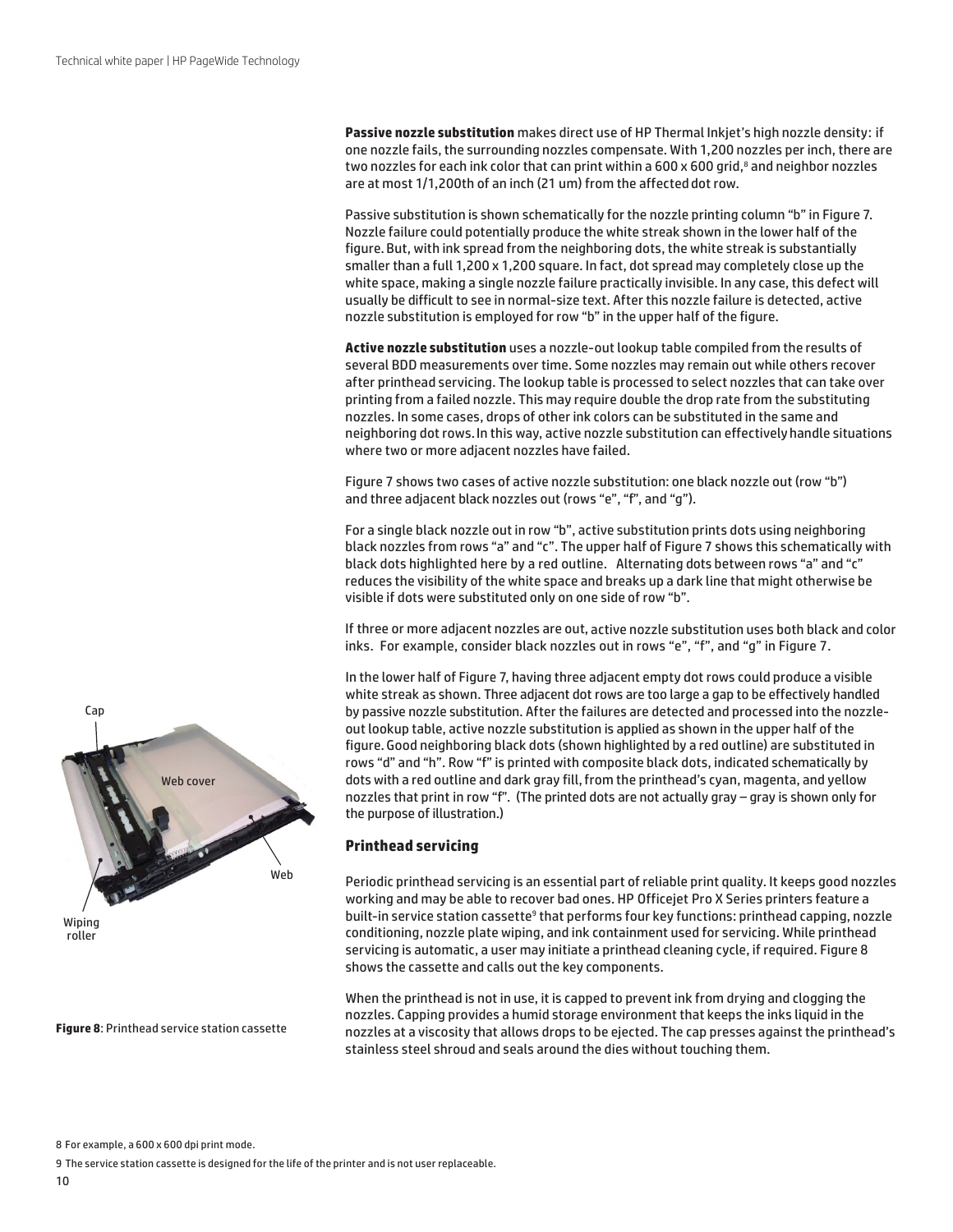Nozzle conditioning refreshes the ink in each nozzle. This allows the printhead to eject drops within mass, speed, and trajectory specifications. Due to the loss of volatile ink co omponents (ma inly water), eac h nozzle period dically ejects a f ew drops throu gh the print platen to purge ink that has become too viscous to meet print quality specifications and could clog the nozzle. Drops used for nozzle conditioning are captured below the print platen on a spit roller that indexes slowly with paper motion. Ink is removed from this roller and stored in a chamber inside the duplexing unit. Since a small amount of ink is used for nozzle conditioning, and it evaporates over time, the chamber capacity is designed to last the lifetime of the printer with no servicing required.

In the service station cassette, a circulating web of absorbent material stores used ink and provides a means of wiping the printhead nozzle plate. Because most of this ink eventually evaporates, the web dries between wiping and servicing events and is reused.

evaporates, the web dries between wiping and servicing events and is reused.<br>The web advances automatically during service functions. During servicing, the writing engine assembly automatically lifts away from the platen, allowing the service station to move under the printhead. For wiping, the web advances over a spring-loaded roller (see Figure 8) that gently presses it against the nozzles. This removes paper dust and any ink accumulation. The cassette then advances further under the printhead to engage th he cap.

# **lnk and paper, working together**

Pagewide printing requires special ink formulations and highly controlled interactions between ink and paper to achieve high print quality in a single pass. HP pigment inks produce superb results on ColorLok® papers.

#### **H P pigment ink ks**

HP ink chemists formulated HP pigment inks for HP Officejet Pro X Series printers to meet the demanding requirements of dependable, high-quality, fast, single-pass printing:

- Nozzle arrays for each color are placed close together on each printhead die, so inks must resist mixing and cross-contamination during operation, storage, and wiping.
- Black inks must produce high black optical density in a single pass.
- Single-pass, high-speed printing requires that the inks resist mixing at color-to-color boundaries in the image while still liquid. However, inks must be able to produce smooth and saturated secondary colors (such as reds, greens, and blues) in a single pass when different inks are printed dot on dot and wet on wet.
- The printer must quickly control paper curl and cockle (puckering) to prevent paper jams, and must quickly immobilize pigments to prevent ink from smearing during paper transport and to prevent ink transfer (sheet to sheet) in the output tray.



#### **Pa apers with Co lorLok® Techn nology**

Liquid inks undergo complex physical processes and chemical reactions on the paper surface. Therefore, ink and paper must work together as a system to deliver the best re esults.

Substantial advances in both ink- and toner-based printing technologies have driven high demand for office papers that offer enhanced print quality with reliable and consistent results for both ink and toner. ColorLok® Technology delivers these benefits on plain papers used for office printing.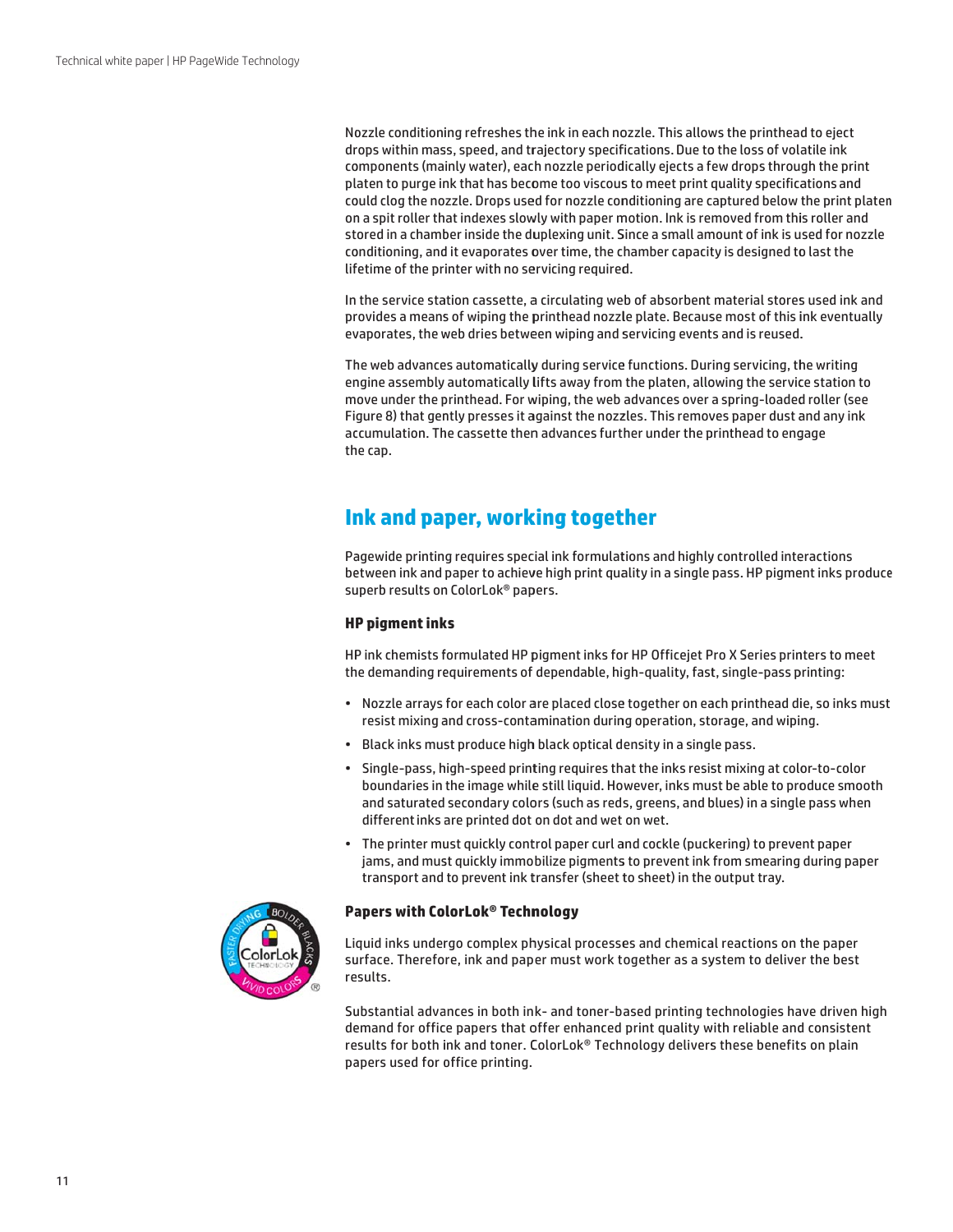ColorLok® papers have special additives to rapidly separate pigments from the ink and immobilize them on the paper surface. For ink-based printing, ColorLok® papers deliver higher print quality with bolder, darker blacks, and richer, more vibrant colors. Ink dries faster, which means pages can be handled without smearing right from the output tray. All these benefits also apply for recycled papers with ColorLok® Technology. ColorLok® papers are available worldwide from leading paper suppliers.

HP recommends ColorLok® papers for best printing results. To learn more about the benefits of ColorLok® Technology, visit http://www.colorlok.com.



**Figure 9**: Cross-section of the paper transport system

# **M Moving the e paper**

To compete with color laser printers in small workteam environments, HP Officejet Pro X Series printers need a compact, reliable paper transport that produces fast, face-down, correct-order output with built-in duplexing. HP designed a new paper transport to meet the needs of pagewide array printing. Figure 9 shows a cross-sectional view of the key components. A single sheet of paper, shown by the green arrow, moves from right to left in th his view.

A sheet printed o n one side (simp plex) moves up against the lef t door guide, cr osses the writing system assembly (Figure 3), and exits face down to the output bin. A duplex-printed sh heet moves up a against the left door guide, the en reverses and passes under t he duplexing unit (not shown), following the same path taken by sheets coming from the multipurpose tray (tray 1). This design efficiently integrates duplexing and multipurpose tray functionality in to the paper pa th.

The HP Officejet Pro X Series paper transport effectively stabilizes and constrains the sh heet through th e printer from p pick to drop. It d delivers reliable e paper pick, low w jam rates, and continuous and accurate movement of the paper in the print zone. Sheets are printed, duplexed, and delivered to the output tray without smearing ink.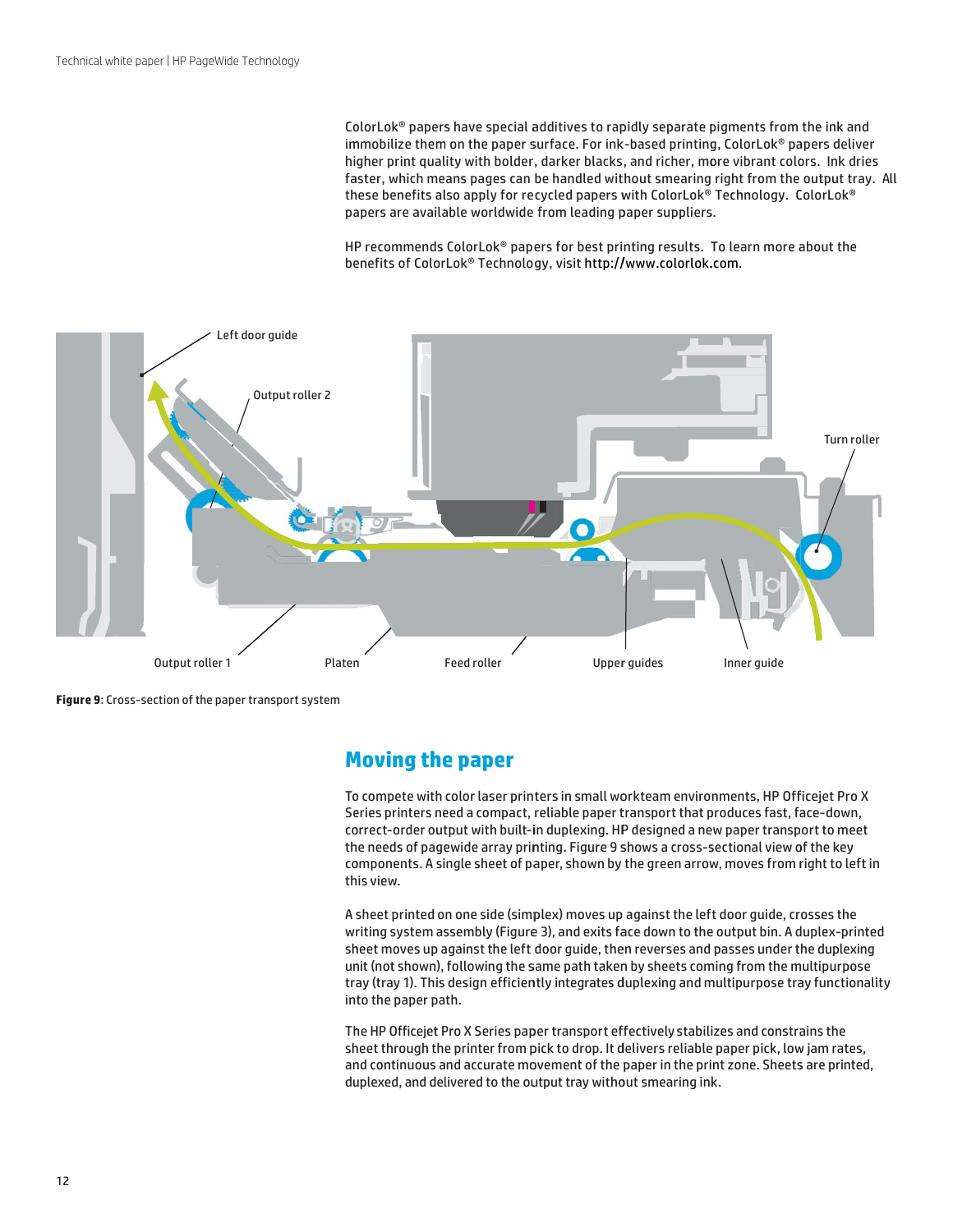The HP Officejet Pro X Series paper transport incorporates a number of innovations that enable cost-effective, precise paper motion control. These include:

- A gear train with precision-matched pitch diameters
- Precision, low-cost bearings
- Servo-controlled overdrive of specific rollers
- Precision roller diameters
- Star wheels
- Drive shaft biasing to prevent backlash

Users have come to expect low rates of pick and jam failures from HP LaserJet solutions. HP adapted paper pick mechanics and paper supply tray spring-plate designs from high-end HP LaserJets to give HP Officejet Pro X Series printers pick and jam failure rates measured in single events over several thousand pages—similar to HP LaserJets.

Under steady-state conditions, constant paper velocity in the print zone is relatively easy to produce. In cut-sheet paper handling, however, a sheet's leading or trailing edge is almost always moving into or out of a set of elastic rollers, and this can disrupt smooth paper motion. If not properly controlled, edge transitions produce paper velocity variations in the print zone that can appear as dark or light bands and irregular lines. The paper transport in HP Officejet Pro X Series printers is designed to effectively handle edge transitions and maintain controlled paper motion through the print zone.

Uncontrolled movement of paper along any axis of motion or rotation translates into dot placement errors on the sheet. Motion in the paper feed direction and movements that affect printhead-to-paper spacing are of particular concern. Multiple hold-down features are incorporated into the paper transport design to stabilize and constrain the paper.

A dual reverse-bow is introduced in the paper on the input and output sides of the paper transport, as seen in Figure 9. This effectively holds paper against the platen and prevents the paper's leading and trailing edges from lifting while entering and exiting the print zone.

The high rate of ink application on paper from a pagewide array means that the ink is still wet when it leaves the print zone. Damp paper loses stiffness, so it must be handled carefully to avoid smearing ink. The paper path design addresses issues associated with handling a damp sheet by guiding the paper with star wheels—thin, metal gears that only touch the paper with sharp points, so they can roll over wet areas without leaving ink tracks. Although HP has used star wheels in printers for many years, they have not been used extensively to drive damp paper around tight corners inside a printer. The paper path for HP Officejet Pro X Series printers uses more than 300 star wheels to precisely control paper motion.

HP Officejet Pro X Series printers have an active flap near the output tray that controls curl as the printer ejects paper. The flap is closed when the printer is not printing. It opens partially when printing with high ink densities in dry environments—when more curl might occur and opens fully under other conditions to control moderate curl.